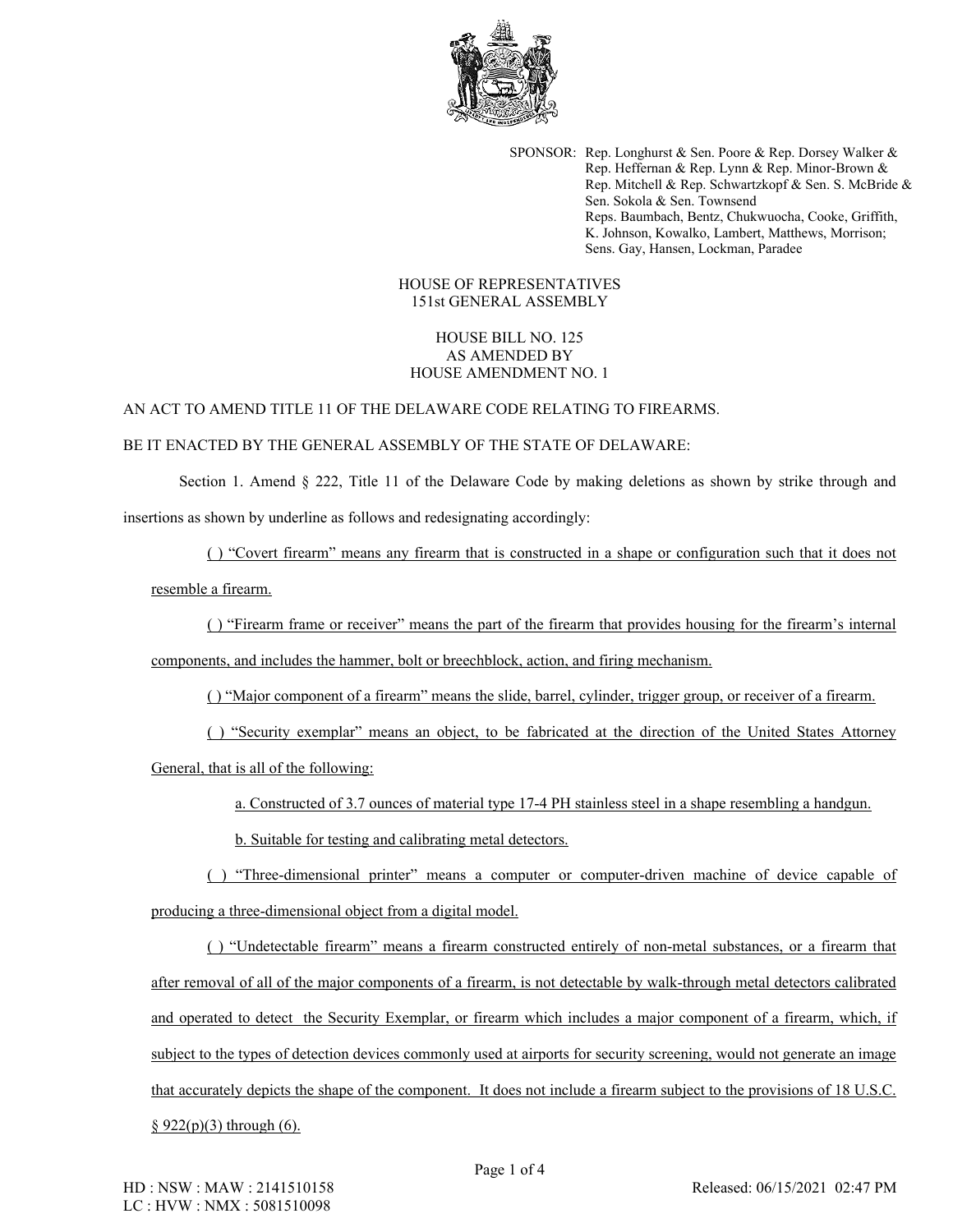( ) "Unfinished firearm frame or receiver" means a firearm frame or receiver that requires further machining or molding in order to be used as part of a functional firearm, and which is designed and intended to be used in the assembly of a functional firearm.

( ) "Untraceable firearm" means a firearm for which the sale or distribution chain from a licensed retailer to the point of its first retail sale cannot be traced by law enforcement officials. "Untraceable firearm" does not include any of the following:

a. Firearms manufactured prior to 1968.

b. Muzzle-loading firearms designed to use black power or its equivalent.

c. Firearms which are designed as replicas of antique firearms originally manufactured prior to 1898.

Section 2. Amend Chapter 5, Title 11 of the Delaware Code by making deletions as shown by strike through and insertions as shown by underline as follows:

§ 1459 Possession of a weapon with a removed, obliterated or altered serial number.

(a) No person shall knowingly transport, ship, possess or receive any firearm or firearm frame or receiver with the knowledge that the importer's or manufacturer's serial number has been removed, obliterated or altered in a manner that has disguised or concealed the identity or origin of the firearm.

(b) This section shall not apply to a firearm manufactured prior to 1973.

(c) Possessing, transporting, shipping or receiving a firearm with a removed, obliterated or altered serial number pursuant to this section is a class D felony.

§ 1459A. Possession of an unfinished firearm frame or receiver with no serial number.

(a) No person shall knowingly transport, ship, transfer, or sell an unfinished firearm frame or receiver unless all of the following apply:

(1) The person is a federally licensed gun dealer or manufacturer.

(2) The name of the manufacturer and an individual serial number are conspicuously placed on the unfinished firearm frame or receiver in accordance with the procedures for the serialization of a firearm in 18 U.S.C. § 923(i).

(3) The person maintains records for the unfinished firearm frame or receiver in accordance with the requirements for maintenance of records in 18 U.S.C. § 923(g).

(b) No person shall knowingly possess an unfinished firearm frame or receiver that does not have the name of the manufacturer and individual serial number conspicuously placed on it or on a major component of the firearm into which the unfinished firearm frame or receiver will be housed.